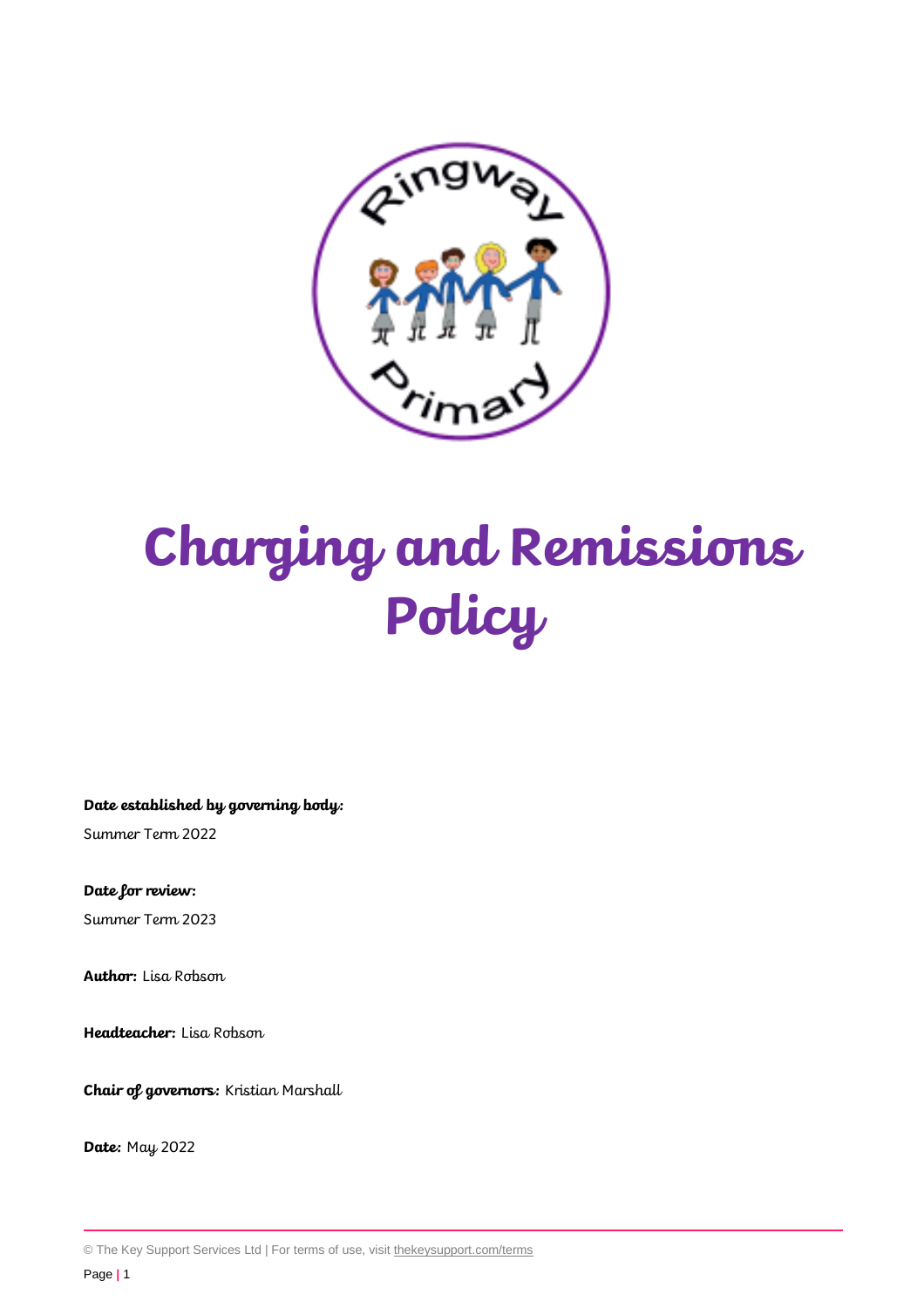## Contents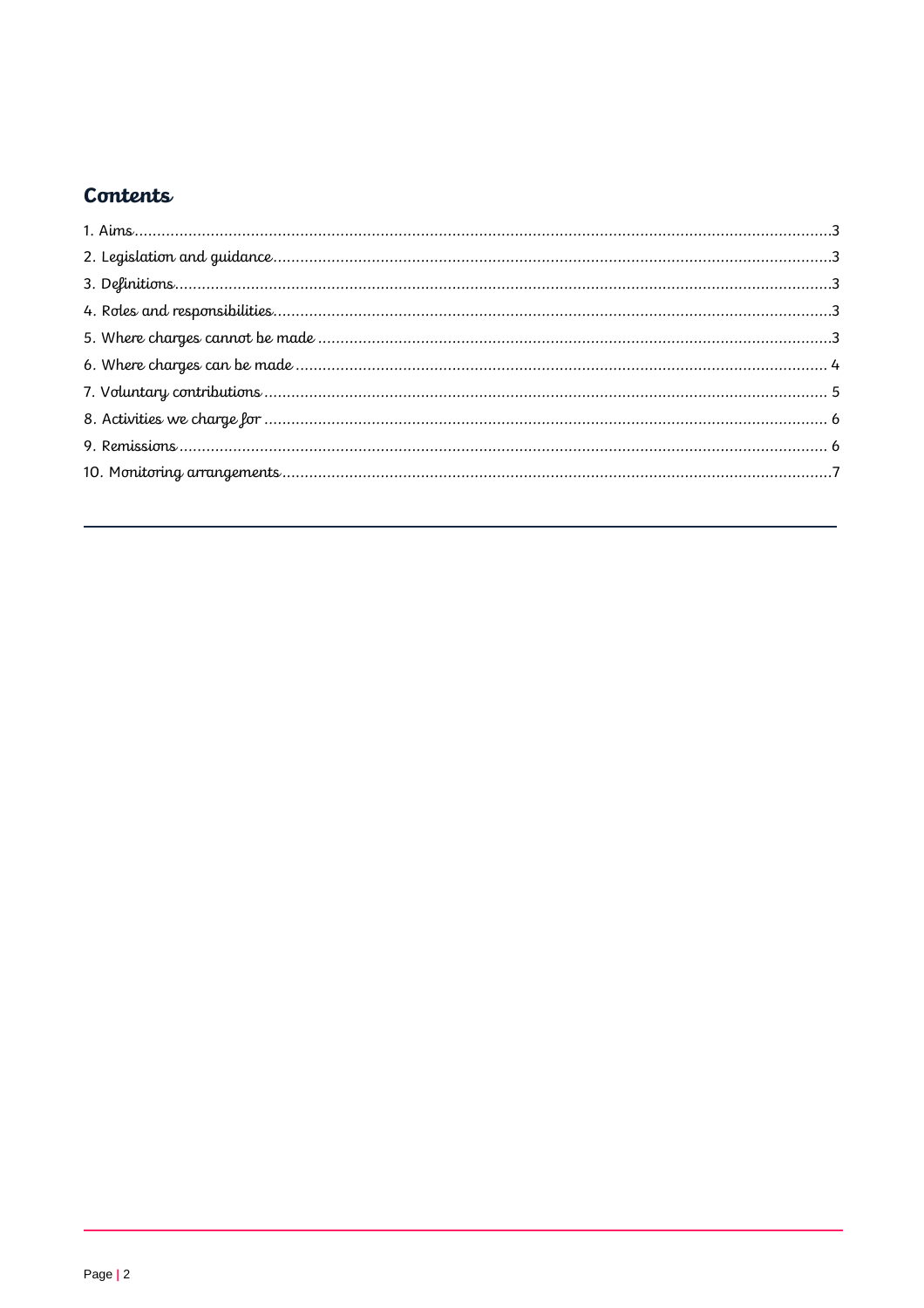## <span id="page-2-0"></span>**1. Aims**

Our school aims to:

- Have robust, clear processes in place for charging and remissions
- Clearly set out the types of activity that can be charged for and when charges will be made

## <span id="page-2-1"></span>**2. Legislation and guidance**

This policy is based on advice from the Department for Education (DfE) on [charging for school activities](https://www.gov.uk/government/publications/charging-for-school-activities) and [the Education Act 1996,](http://www.legislation.gov.uk/ukpga/1996/56/part/VI/chapter/III) sections 449-462 of which set out the law on charging for school activities in England.

## <span id="page-2-2"></span>**3. Definitions**

- **Charge**: a fee payable for specifically defined activities
- **Remission**: the cancellation of a charge which would normally be payable

## <span id="page-2-3"></span>**4. Roles and responsibilities**

#### **4.1 The governing board**

The governing board has overall responsibility for approving the charging and remissions policy.

The governing board also has overall responsibility for monitoring the implementation of this policy.

## **4.2 Headteachers**

The headteacher is responsible for ensuring staff are familiar with the charging and remissions policy, and that it is being applied consistently.

## **4.3 Staff**

Staff are responsible for:

- Implementing the charging and remissions policy consistently
- Notifying the headteacher of any specific circumstances which they are unsure about or where they are not certain if the policy applies

The school will provide staff with appropriate training in relation to this policy and its implementation.

#### **4.4 Parents**

Parents are expected to notify staff or the headteacher of any concerns or queries regarding the charging and remissions policy.

## <span id="page-2-4"></span>**5. Where charges cannot be made**

Below we set out what we **cannot** charge for:

#### **5.1 Education**

> Admission applications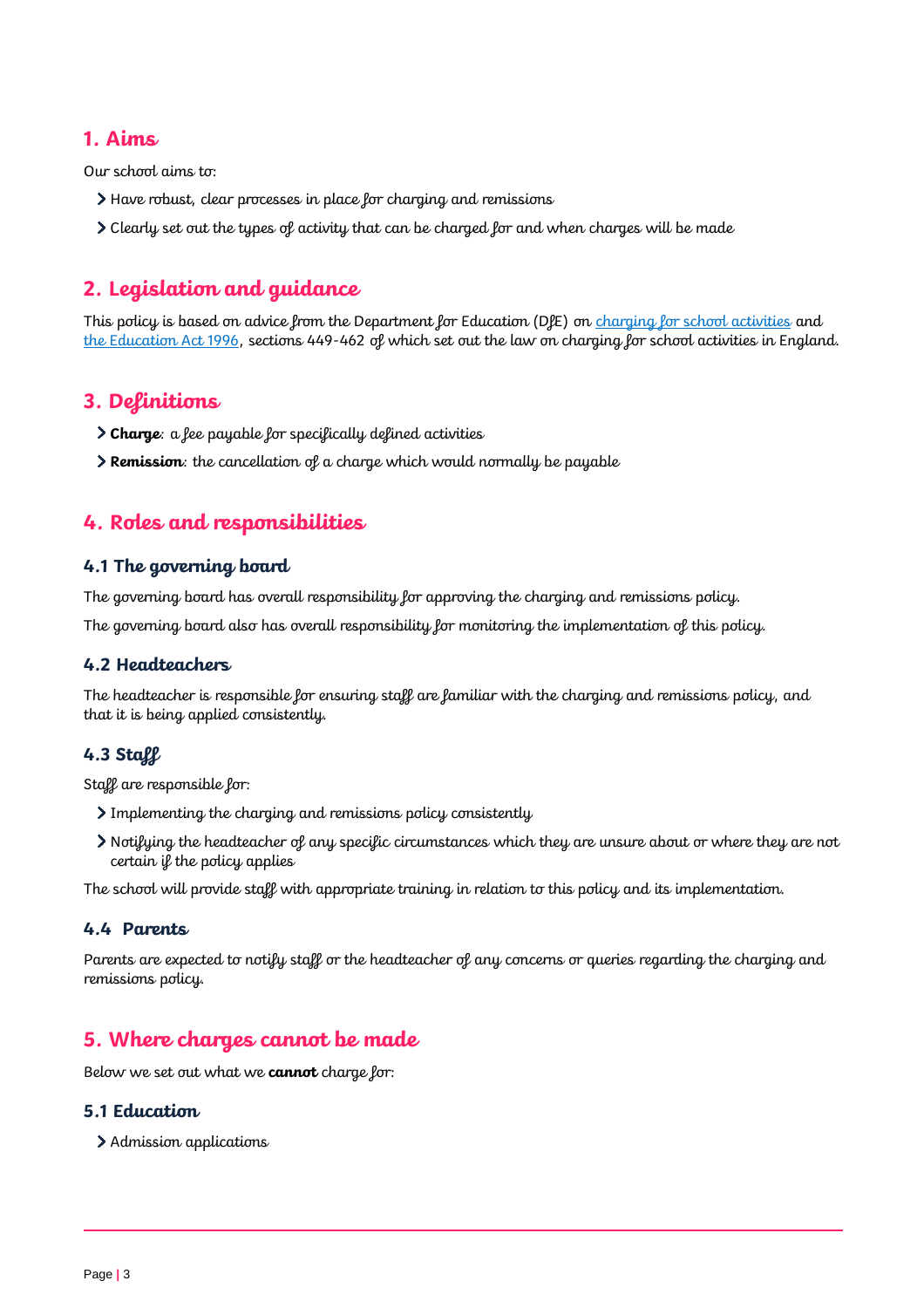- Education provided during school hours (including the supply of any materials, books, instruments or other equipment)
- Education provided outside school hours if it is part of:
	- The national curriculum
	- A syllabus for a prescribed public examination that the pupil is being prepared for at the school
	- Religious education
- Instrumental or vocal tuition, for pupils learning individually or in groups, unless the tuition is provided at the request of the pupil's parent
- $\geq$  Entry for a prescribed public examination if the pupil has been prepared for it at the school
- $\sum$  Examination re-sit(s) if the pupil is being prepared for the re-sit(s) at the school

#### **5.2 Transport**

- Transporting registered pupils to or from the school premises, where the local authority has a statutory obligation to provide transport
- Transporting registered pupils to other premises where the governing board or local authority has arranged for pupils to be educated
- Transport that enables a pupil to meet an examination requirement when he or she has been prepared for that examination at the school

## <span id="page-3-0"></span>**6. Where charges can be made**

Below we set out what we **can** charge for:

#### **6.1 Education**

- Any materials, books, instruments or equipment, where the child's parent wishes him or her to own them
- Optional extras (see section 6.2)
- Music and vocal tuition, in limited circumstances (see section 6.3)
- Certain early years provision
- Community facilities
- Examination re-sit(s) if the pupil is being prepared for the re-sit(s) at the school **and** the pupil fails, without good reason, to meet any examination requirement for a syllabus

## **6.2 Optional extras**

We are able to charge for activities known as 'optional extras'. In these cases, schools can charge for providing materials, books, instruments or equipment. The following are optional extras:

Education provided outside of school time that is not part of:

- The national curriculum
- A syllabus for a prescribed public examination that the pupil is being prepared for at the school
- Religious education

 $\triangleright$  Examination entry fee(s) if the registered pupil has not been prepared for the examination(s) at the school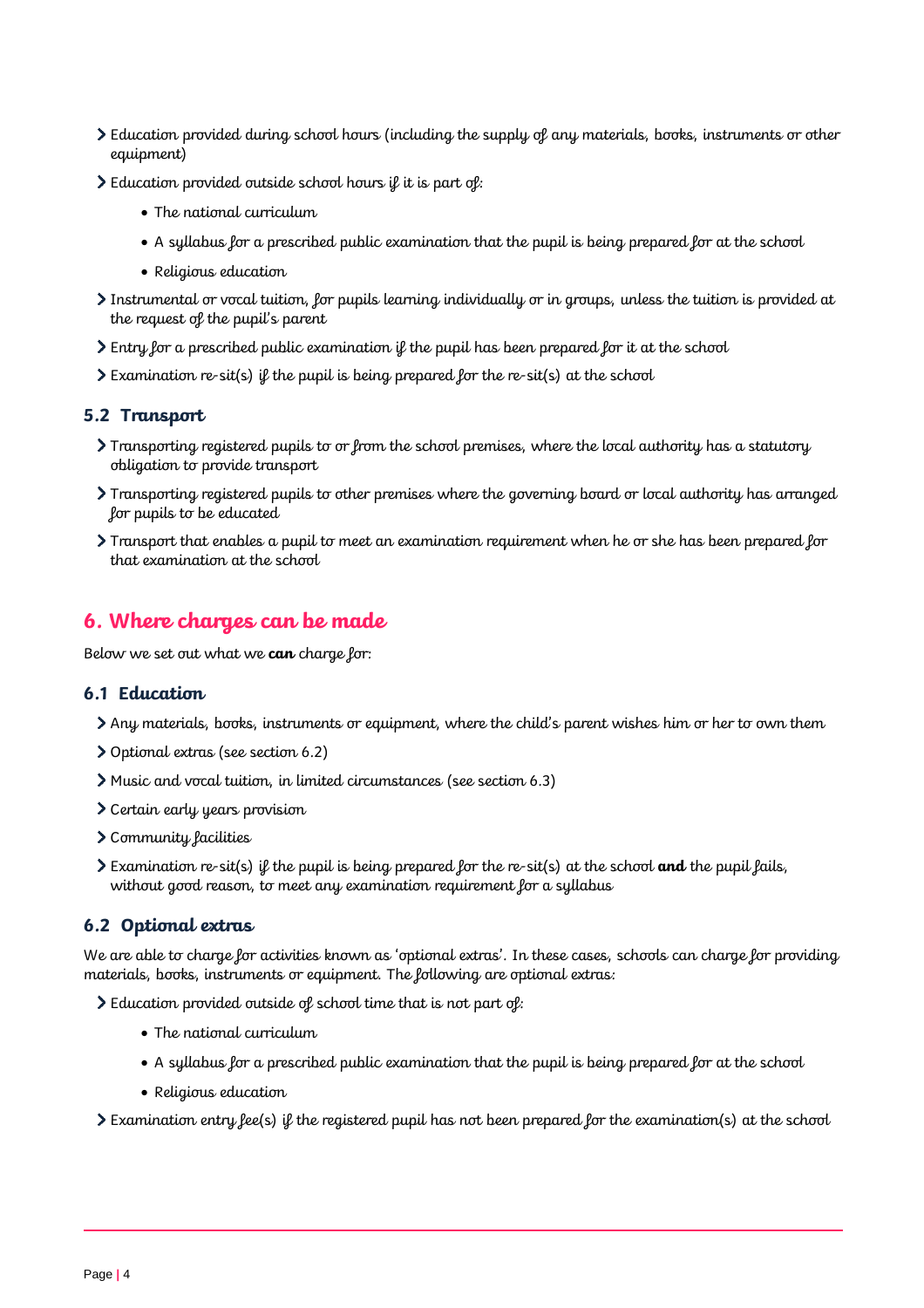- Transport (other than transport that is required to take the pupil to school or to other premises where the local authority or governing board has arranged for the pupil to be provided with education)
- Board and lodging for a pupil on a residential visit
- Extended day services offered to pupils (such as breakfast clubs, after-school clubs, tea and supervised homework sessions)

When calculating the cost of optional extras, an amount may be included in relation to:

- Any materials, books, instruments or equipment provided in connection with the optional extra
- The cost of buildings and accommodation
- > Non-teaching staff
- Teaching staff engaged under contracts for services purely to provide an optional extra (including supply teachers engaged specifically to provide the optional extra)
- The cost, or an appropriate proportion of the costs, for teaching staff employed to provide tuition in playing a musical instrument, or vocal tuition, where the tuition is an optional extra

Any charge made in respect of individual pupils will not be greater than the actual cost of providing the optional extra activity, divided equally by the number of pupils participating.

Any charge will not include an element of subsidy for any other pupils who wish to take part in the activity but whose parents are unwilling or unable to pay the full charge.

In cases where a small proportion of the activity takes place during school hours, the charge cannot include the cost of alternative provision for those pupils who do not wish to participate.

Parental agreement is necessary for the provision of an optional extra which is to be charged for.

#### **6.3 Music tuition**

Schools can charge for vocal or instrumental tuition provided either individually or to groups of pupils, provided that the tuition is provided at the request of the pupil's parent.

Charges may not exceed the cost of the provision, including the cost of the staff giving the tuition.

Charges cannot be made:

- $\sum$  If the teaching is an essential part of the national curriculum
- If the teaching is provided under the first access to the Key Stage 2 instrumental and vocal tuition programme
- For a pupil who is looked after by a local authority

#### **6.4 Residential visits**

We can charge for board and lodging on residential visits, but the charge must not exceed the actual cost.

## <span id="page-4-0"></span>**7. Voluntary contributions**

As an exception to the requirements set out in section 5 of this policy, the school is able to ask for voluntary contributions from parents to fund activities during school hours which would not otherwise be possible.

Some *activities* for which the school may ask parents for voluntary contributions include:

\*School trips.

- \* Sports activities including swimming.
- \* Transport to out of school events.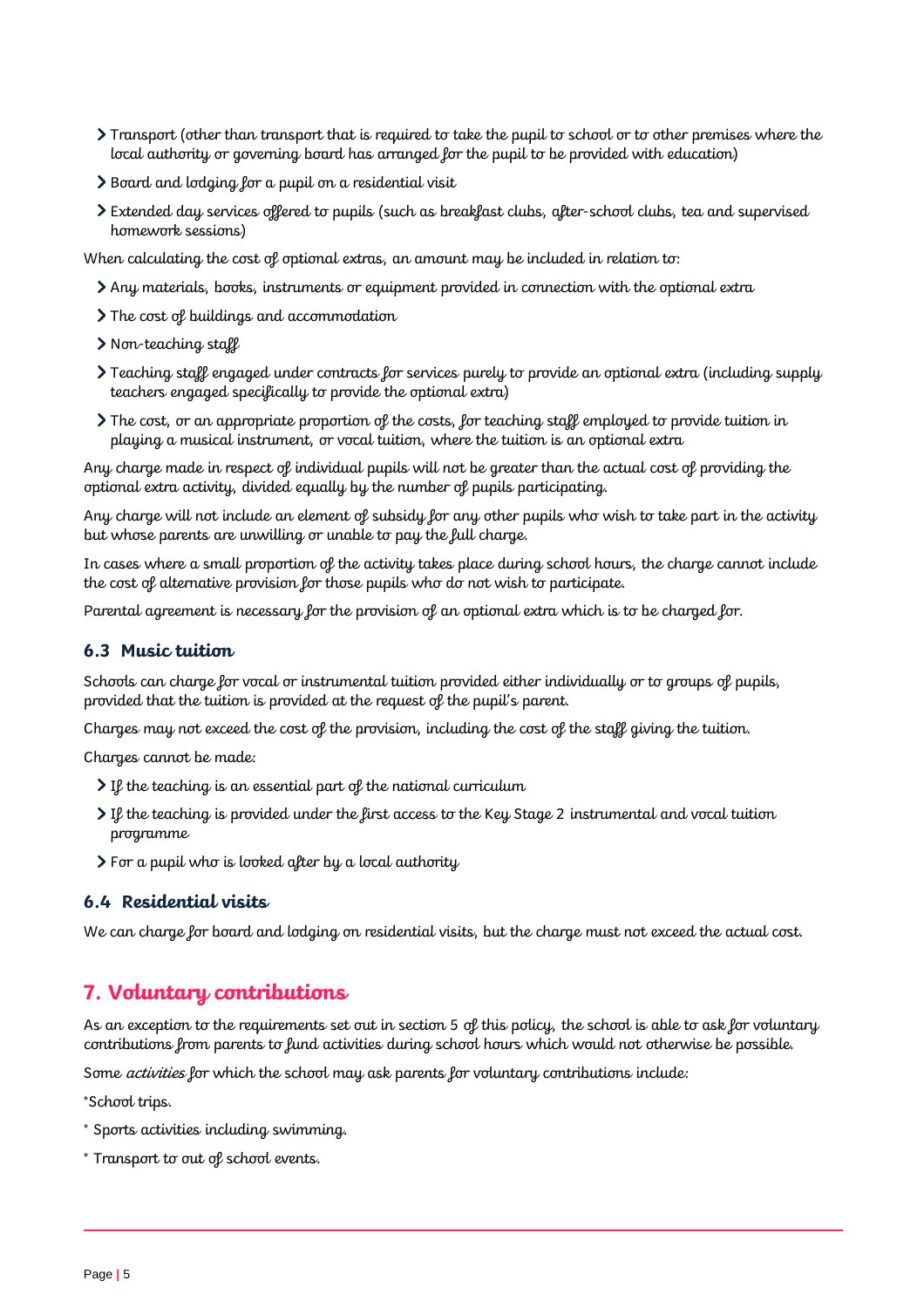#### **There is no obligation for parents to make any contribution, and no child will be excluded from an activity if their parents are unwilling or unable to pay**.

If the school is unable to raise enough funds for an activity or visit then it will be cancelled.

## <span id="page-5-0"></span>**8. Activities we charge for**

The school will charge for the following activities:

- > Breakfast club,
- > After-school
- Some after school/ school holiday sports clubs.
- Some after school extra-curricular activities.

Charges include staff, building, insurance and snack costs.

## <span id="page-5-1"></span>**9. Remissions**

In some circumstances the school may not charge for items or activities set out in sections 6 and 8 of this policy. This will be at the discretion of the governing board and will depend on the activity in question.

#### **9.1 Remissions for residential visits**

Parents who can prove they are in receipt of any of the following benefits will be exempt from paying the cost of board and lodging for residential visits:

- > Income Support
- > Income-based Jobseeker's Allowance
- Income-related Employment and Support Allowance
- Support under part VI of the Immigration and Asylum Act 1999
- The guaranteed element of Pension Credit
- Child Tax Credit (provided that Working Tax Credit is not also received and the family's annual gross income does not exceed £16,190)
- Working Tax Credit run-on (this is paid for 4 weeks after an individual stops qualifying for Working Tax Credit)
- Universal Credit (if the application was made on or after 1 April 2018, the family's income must be less than £7,400 per year – after tax and not including any benefits)